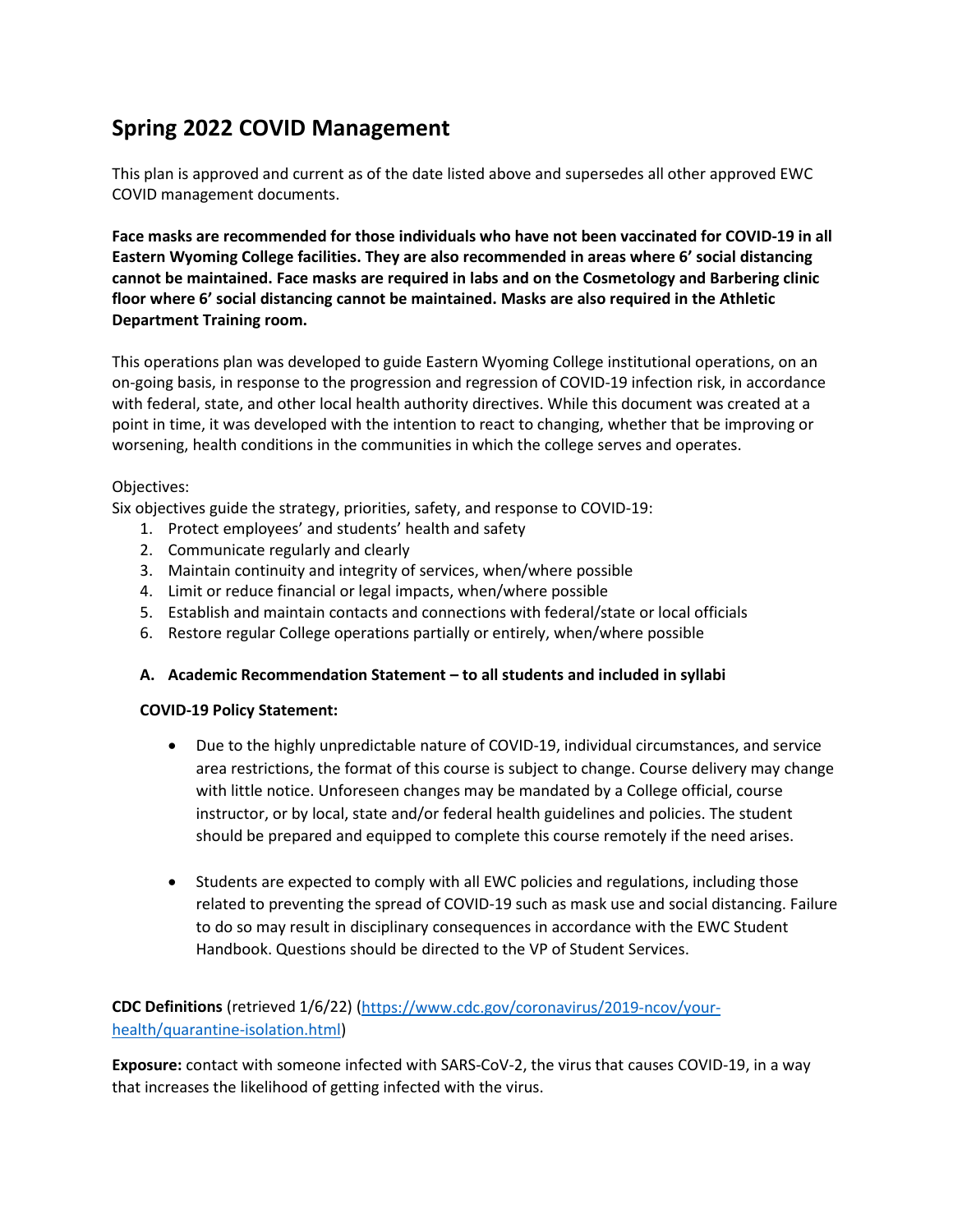**Close Contact:** Someone who was less than 6 feet away from an infected person (laboratory-confirmed or clinical diagnosis) for a cumulative total of 15 minutes or more over a 24-hour period (for example, three individual 5-minute exposures for a total of 15 minutes).

**Quarantine from the CDC website** (retrieved 1/6/22[, https://www.cdc.gov/coronavirus/2019](https://www.cdc.gov/coronavirus/2019-ncov/your-health/quarantine-isolation.html) [ncov/your-health/quarantine-isolation.html\)](https://www.cdc.gov/coronavirus/2019-ncov/your-health/quarantine-isolation.html):

# **Who does not need to quarantine:**

If you came into close contact with someone with COVID-19 and you are in one of the following groups, you do not need to quarantine:

- You are ages 18 or older and have received all recommended vaccine doses, including boosters and additional primary shots for some immunocompromised people.
- You are ages 5-17 years and completed the primary series of COVID-19 vaccines.
- You had confirmed COVID-19 within the last 90 days (you tested positive using a viral test).

You should wear a well-fitting mask around others for 10 days from the date of your last close contact with someone with COVID-19 (the date of last close contact is considered day 0). Get tested at least 5 days after you last had close contact with someone with COVID-19 symptoms, isolate from other people and follow recommendations in the isolation section below. If you tested positive for COVID-19 with a viral test within the previous 90 days and subsequently recovered and remain without COVID-19 symptoms, you do not need to quarantine or get tested after close contact. You should wear a wellfitting mask around others for 10 days from the date of your last close contact with someone with COVID-19 (the date of the last close contact is considered day 0).

# **Who should quarantine:**

**If you come in close contact with someone with COVID-19, you should quarantine if you are in one of the following groups:**

- You are ages 18 or older and completed the primary series of recommended vaccine, but have not received a recommended booster shot when eligible.
- You received the single-dose Johnson & Johnson vaccine (completing the primary series) over 2 months ago and have not received a recommended booster shot.
- You are not vaccinated or have not completed a primary vaccine series.

## **What to do for quarantine:**

- Stay home and away from other people for at least 5 days (day 0 through day 5) after your last contact with a person who has COVID-19. The date of your exposure is considered day 0. Wear a well-fitting mask when around others at home, if possible.
- For 10 days after your last close contact with someone with COVID-19, watch for fever (100.4 degree Fahrenheit or greater), cough, shortness of breath, or other COVID-19 symptoms.
- If you develop symptoms, get tested immediately and isolate until you receive your test results. If you test positive, follow isolation recommendations.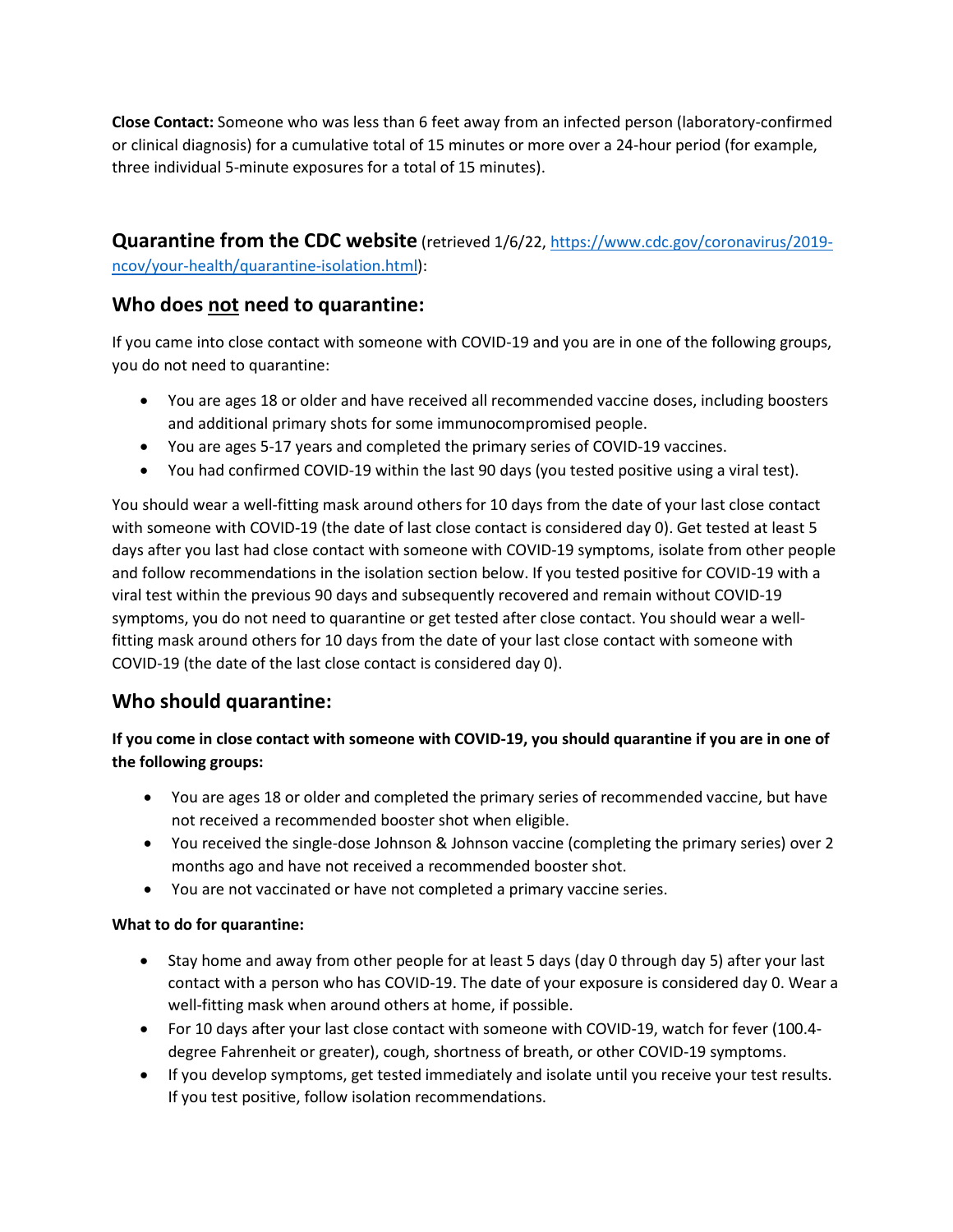- If you do not develop symptoms, get tested at least 5 days after you last had close contact with someone with COVID-19.
	- $\circ$  If you test negative, you can leave your home, but continue to wear a well-fitting mask when around others at home and in public until 10 days after your last close contact with someone with COVID-19.
	- $\circ$  If you test positive, you should isolate for at least 5 days from the date of your positive test (if you do not have symptoms). If you do develop COVID-19 symptoms, isolate for at least 5 days from the date your symptoms began (the date the symptoms started is day 0). Follow recommendations in the isolation section below.
	- $\circ$  If you are unable to get a test 5 days after last close contact with someone with COVID-19, you can leave your home after day 5 if you have been without COVID-19 symptoms throughout the 5-day period. Wear a well-fitting mask for 10 days after your date of last close contact when around others at home and in public.
	- $\circ$  Avoid people who are immunocompromised or at high risk for severe disease, and nursing homes and other high-risk settings, until after at least 10 days.
- If possible, stay away from people you live with, especially people who are at higher risk for getting very sick from COVID-19, as well as others outside your home throughout the full 10 days after your last close contact with someone with COVID-19.
- If you are unable to quarantine, you should wear a well-fitting mask for 10 days when around others at home and in public.
- If you are unable to wear a mask when around others, you should continue to quarantine for 10 days. Avoid people who are immunocompromised or at high risk for severe disease, and nursing homes and other high-risk settings, until after at least 10 days.
- Do not travel during your 5-day quarantine period. Get tested at least 5 days after your last close contact and make sure your test result is negative and you remain without symptoms before traveling. If you don't get tested, delay travel until 10 days after your last close contact with a person with COVID-19. If you must travel before the 10 days are completed, wear a wellfitting mask when you are around others for the entire duration of travel during the 10 days. If you are unable to wear a mask, you should not travel during the 10 days.
- Do not go to places where you are unable to wear a mask, such as restaurants and some gyms, and avoid eating around others at home and at work until after 10 days after your last close contact with someone with COVID-19.

# **Isolation** (retrieved from CDC website 1/6/22[, https://www.cdc.gov/coronavirus/2019-ncov/your](https://www.cdc.gov/coronavirus/2019-ncov/your-health/quarantine-isolation.html)[health/quarantine-isolation.html\)](https://www.cdc.gov/coronavirus/2019-ncov/your-health/quarantine-isolation.html)

**Isolation** is used to separate people with confirmed or suspected COVID-19 from those without COVID-19. People who are in isolation should stay home until it's safe for them to be around others. At home, anyone sick or infected should separate from others, or wear a well-fitting mask when they need to be around others. People in isolation should stay in a specific "sick room" or area and use a separate bathroom if available. Everyone who has presumed or confirmed COVID-19 should stay home and isolate from other people for at least 5 full days (day 0 is the first day of symptoms or the date of the day of the positive viral test for asymptomatic persons). They should wear a mask when around others at home and in public for an additional 5 days. People who are confirmed to have COVID-19 or are showing symptoms of COVID-19 need to isolate regardless of their vaccination status. This includes: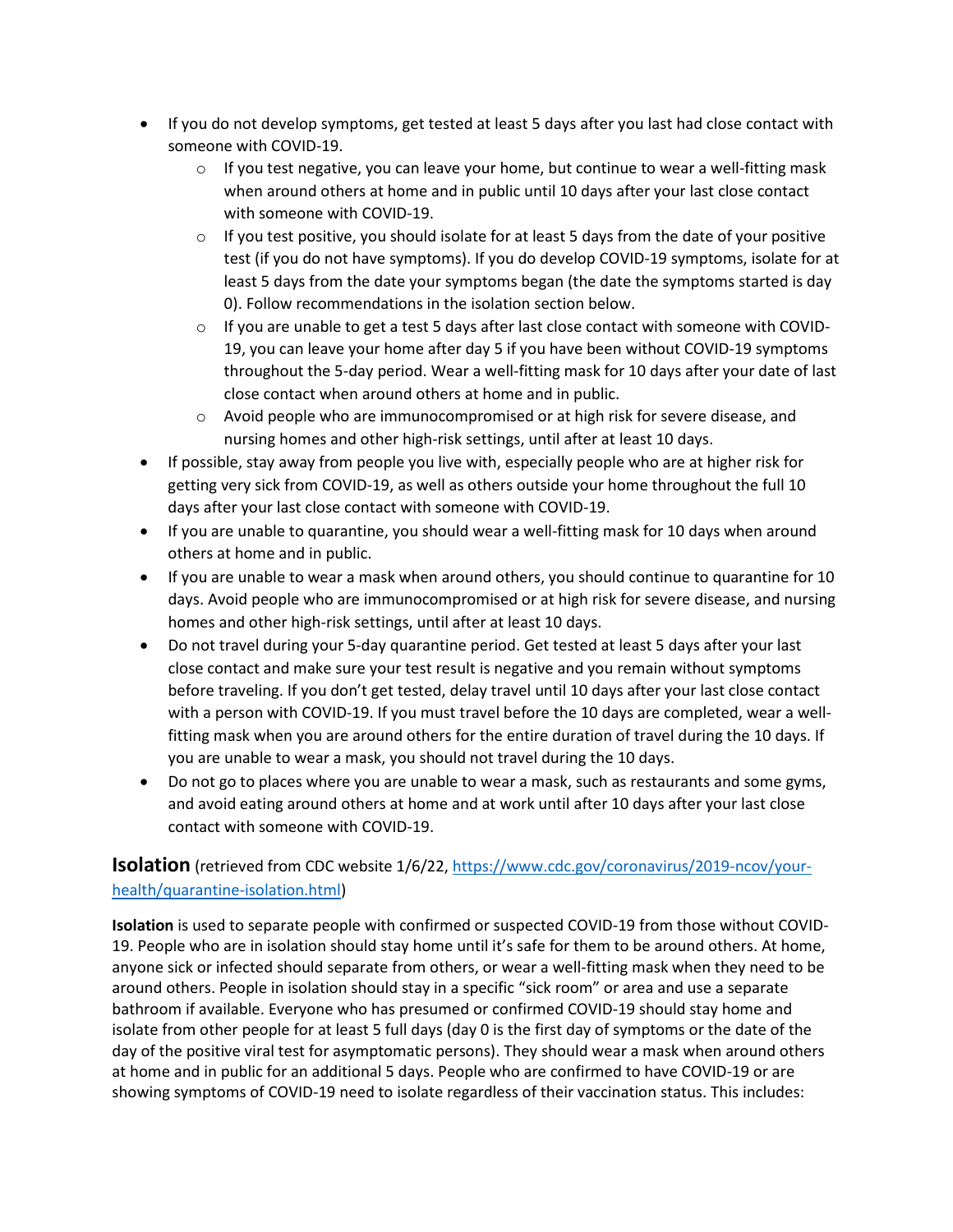- People who have a positive viral test for COVID-19, regardless of whether or not they have symptoms.
- People with symptoms of COVID-19, including people who are awaiting test results or have not been tested. People with symptoms should isolate even if they do not know if they have been in close contact with someone with COVID-19.

### **What to do for isolation**

- Monitor your symptoms. If you have an emergency warning sign (including trouble breathing), seek emergency medical care immediately.
- Stay in a separate room from other household members, if possible.
- Use a separate bathroom, if possible.
- Take steps to improve ventilation at home, if possible.
- Avoid contact with other members of the household and pets.
- Don't share personal household items, like cups, towels, and utensils.
- Wear a well-fitting mask when you need to be around other people.

### **Ending isolation for people who had COVID-19 and had symptoms**

If you had COVID-19 and had symptoms, isolate for at least 5 days. To calculate your 5-day isolation period, day 0 is your first day of symptoms. Day 1 is the first full day after your symptoms developed. You can leave isolation after 5 full days.

- You can end isolation after 5 full days if you are fever-free for 24 hours without the use of feverreducing medication and your other symptoms have improved (Loss of taste and smell may persist for weeks or months after recovery and need not delay the end of isolation).
- You should continue to wear a well-fitting mask around others at home and in public for 5 additional days (day 6 through day 10) after the end of your 5-day isolation period. If you are unable to wear a mask when around others, you should continue to isolate for a full 10 days. Avoid people who are immunocompromised or at high risk for severe disease, and nursing homes and other high-risk settings, until after at least 10 days.
- If you continue to have fever or your other symptoms have not improved after 5 days of isolation, you should wait to end your isolation until you are fever-free for 24 hours without the use of fever-reducing medication and your other symptoms have improved. Continue to wear a well-fitting mask. Contact your healthcare provider if you have questions.
- Do not travel during your 5-day isolation period. After you end isolation, avoid travel until a full 10 days after your first day of symptoms. If you must travel on days 6-10, wear a well-fitting mask when you are around others for the entire duration of travel. If you are unable to wear a mask, you should not travel during the 10 days.
- Do not go to places where you are unable to wear a mask, such as restaurants and some gyms, and avoid eating around others at home and at work until a full 10 days after your first day of symptoms.

If an individual has access to a test and wants to test, the best approach is to use an antigen test towards the end of the 5-day isolation period. Collect the test sample only if you are fever-free for 24 hours without the use of fever-reducing medication and your other symptoms have improved (loss of taste and smell may persist for weeks or months after recovery and need not delay the end of isolation). If your test result is positive, you should continue to isolate until day 10. If your test result is negative,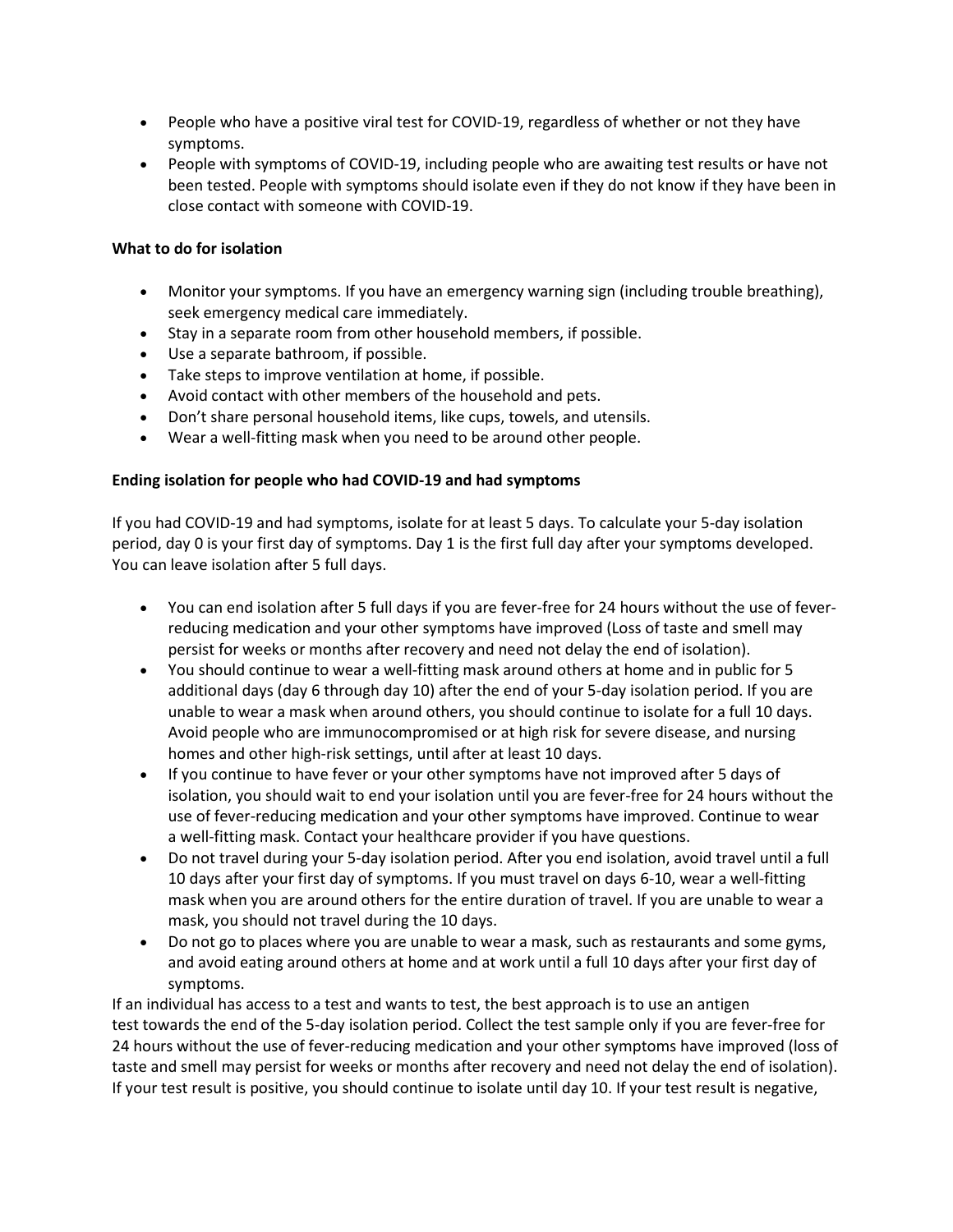you can end isolation, but continue to wear a well-fitting mask around others at home and in public until day 10. Follow additional recommendations for masking and restricting travel as described above.

Note that these recommendations on ending isolation **do not** apply to people with severe COVID-19 or with weakened immune systems (immunocompromised). See section below for recommendations for when to end isolation for these groups.

### **Ending isolation for people who tested positive for COVID-19 but had no symptoms**

If you test positive for COVID-19 and never develop symptoms, isolate for at least 5 days. Day 0 is the day of your positive viral test (based on the date you were tested) and day 1 is the first full day after the specimen was collected for your positive test. You can leave isolation after 5 full days.

- If you continue to have no symptoms, you can end isolation after at least 5 days.
- You should continue to wear a well-fitting mask around others at home and in public until day 10 (day 6 through day 10). If you are unable to wear a mask when around others, you should continue to isolate for 10 days. Avoid people who are immunocompromised or at high risk for severe disease, and nursing homes and other high-risk settings, until after at least 10 days.
- If you develop symptoms after testing positive, your 5-day isolation period should start over. Day 0 is your first day of symptoms. Follow the recommendations above for ending isolation for people who had COVID-19 and had symptoms.
- Do not travel during your 5-day isolation period. After you end isolation, avoid travel until 10 days after the day of your positive test. If you must travel on days 6-10, wear a well-fitting mask when you are around others for the entire duration of travel. If you are unable to wear a mask, you should not travel during the 10 days after your positive test.
- Do not go to places where you are unable to wear a mask, such as restaurants and some gyms, and avoid eating around others at home and at work until 10 days after the day of your positive test.

If an individual has access to a test and wants to test, the best approach is to use an antigen test towards the end of the 5-day isolation period. If your test result is positive, you should continue to isolate until day 10. If your test result is negative, you can end isolation, but continue to wear a wellfitting mask around others at home and in public until day 10. Follow additional recommendations for masking and restricting travel described above.

Ending isolation for people who were severely ill with COVID-19 or have a weakened immune system (immunocompromised)

People who are severely ill with COVID-19 (including those who were hospitalized or required intensive care or ventilation support) and people with compromised immune systems might need to isolate at home longer. They may also require testing with a viral test to determine when they can be around others. CDC recommends an isolation period of at least 10 and up to 20 days for people who were severely ill with COVID-19 and for people with weakened immune systems. Consult with your healthcare provider about when you can resume being around other people.

People who are immunocompromised should talk to their healthcare provider about the potential for reduced immune responses to COVID-19 vaccines and the need to continue to follow current prevention measures (including wearing a well-fitting mask, staying 6 feet apart from others they don't live with,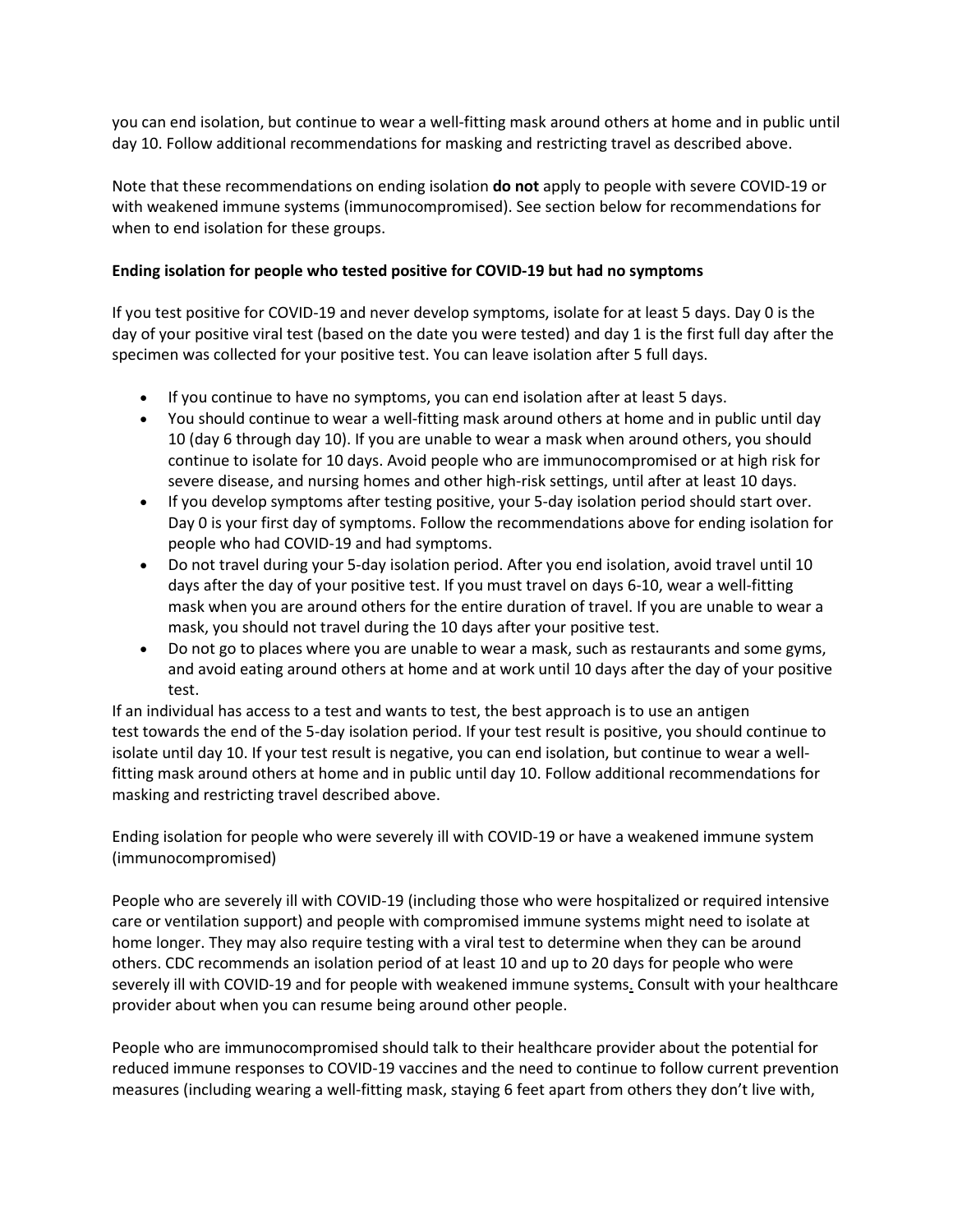and avoiding crowds and poorly ventilated indoor spaces) to protect themselves against COVID-19 until advised otherwise by their healthcare provider. Close contacts of immunocompromised people – including household members – should also be encouraged to receive all recommended COVID-19 vaccine doses to help protect these people.

### **Contact Tracing:**

- Main campus will be managed by Student Services for students and Human Resources for employees
- Douglas campus will be co-managed by Converse County Public Health and the Douglas Campus

**Students must self-disclose their testing and results status to Student Services. Employees must selfdisclose their testing and results status to their supervisor or Human Resources.**

In addition, the Crisis Team will:

- Meet weekly to review benchmark data and discuss current campus/ local/regional/data, monitor health guidance, and address concerns/make recommendations to Cabinet for adjustments in procedure.
- Resume bi-weekly emails to update EWC employees
- Continue to encourage those who wish to wear masks to do so and provide a supportive environment for all.
- Educate and encourage individuals TO STAY HOME IF YOU ARE SICK and get tested, regardless of your vaccination status.

### **Operating Conditions**

Prepare to resume operations/resume operations (partial or full).

The College has developed three operational models from which to choose in response to COVID-19 The operational models will be referred to as Phase I, Phase II, and Phase III. When determining which operational model to utilize, the College shall evaluate national and state health trends, federal, state, and local guidance, institutional infrastructure and staffing needs, forecasted enrollment levels, and the College budget.

**Phase I** - Normal campus operations and removal of all restrictions to fully reopen campus:

a. Resume instructional delivery as per the academic schedule and calendar:

i. If the semester has not yet started: proceed as developed for each semester of instruction under operational flexibility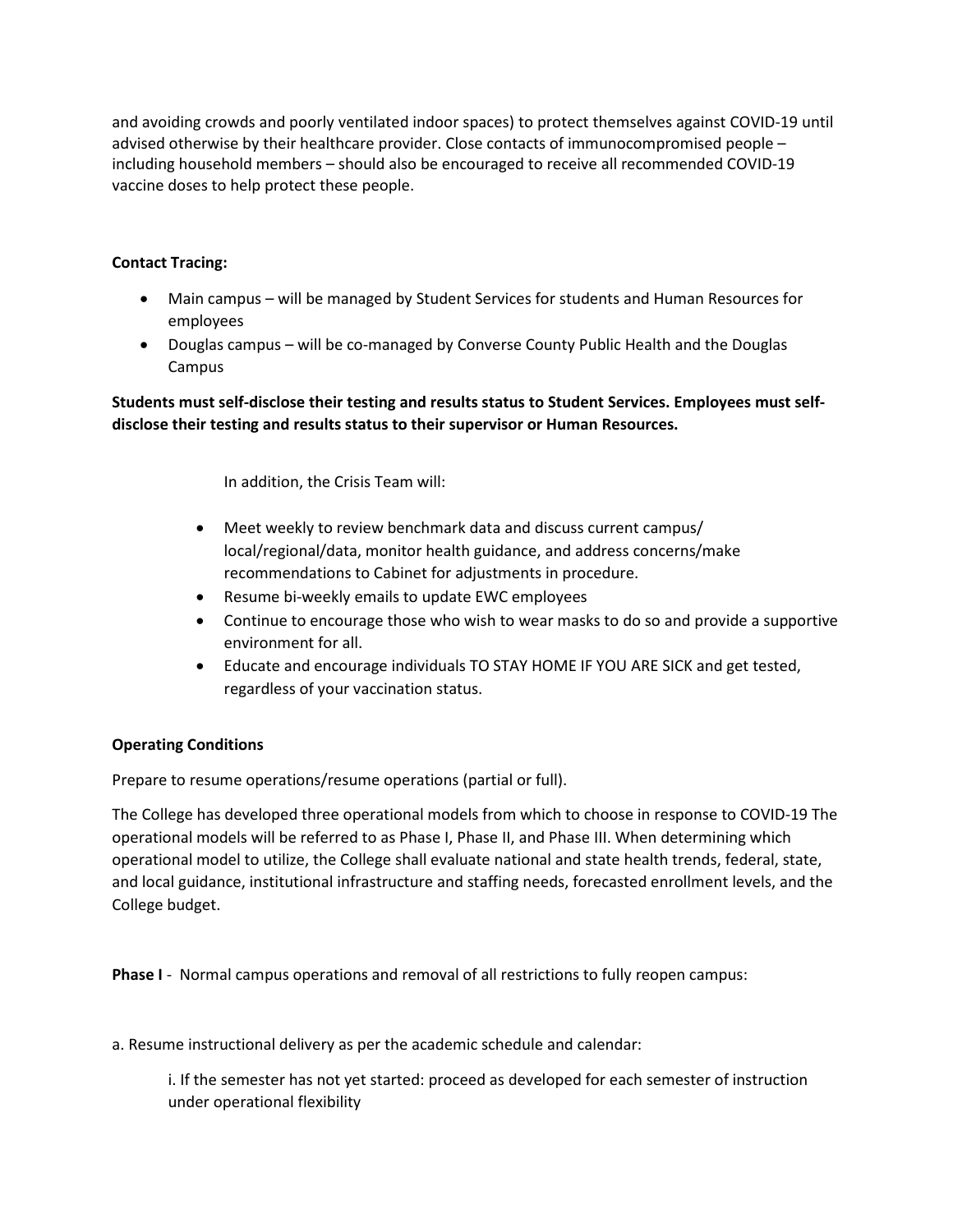ii. If the semester is in progress: continue as outlined to prevent academic disruption.

b. Lift restrictions elsewhere (return to onsite work, remove limitations on student gatherings, reinstate activities and travel, resume dine-in options, etc.) as per current state and local public health requirements.

**Phase II** - Modified campus operations and delivery of courses

Modified campus operations may include employee schedules which blend time on campus with remote/telework. Modified delivery of courses may include very limited face-to-face instruction in courses and programs which require hands-on learning, blended course delivery and online course delivery. College services such as the library, business office, testing services, cafeteria, and others may have limited delivery of services and adjusted hours of operations. Workforce Development course, Community Education courses and offerings, and the College and Career Readiness Center may all have limited offerings and alternative schedules. Social distancing measures and gatherings in targeted/strategic areas with enforced health and safety requirements (including custodial and Personal Protective Equipment (PPE) mandates) will be enforced.

a. Modify academic delivery based on program and course requirements that require face-to-face interaction and all other face-to-face courses shift to synchronous (SD) or online delivery.

b. Restrict or limit occupancy to ensure social distancing, mandatory PPE, and health and safety guidelines in:

- i. Residence halls
- ii. Dining facilities
- iii. Classrooms

c. Permit regulated athletic and competitive team operations such as practices and limited scrimmages based on approved variance from public health in compliance with public health orders, and NJCAA and NIRA guidance and regulations.

d. Permit regulated activities and programming as per current state and local public health requirements.

e. Permit regulated/limited campus events as per current state and local public health requirements.

f. Structure administrative operations for employee safety and flexibility balanced against customer service expectations and intuitional productivity.

g. Permit community service operations balancing customer needs with customer and employee safety and flexibility.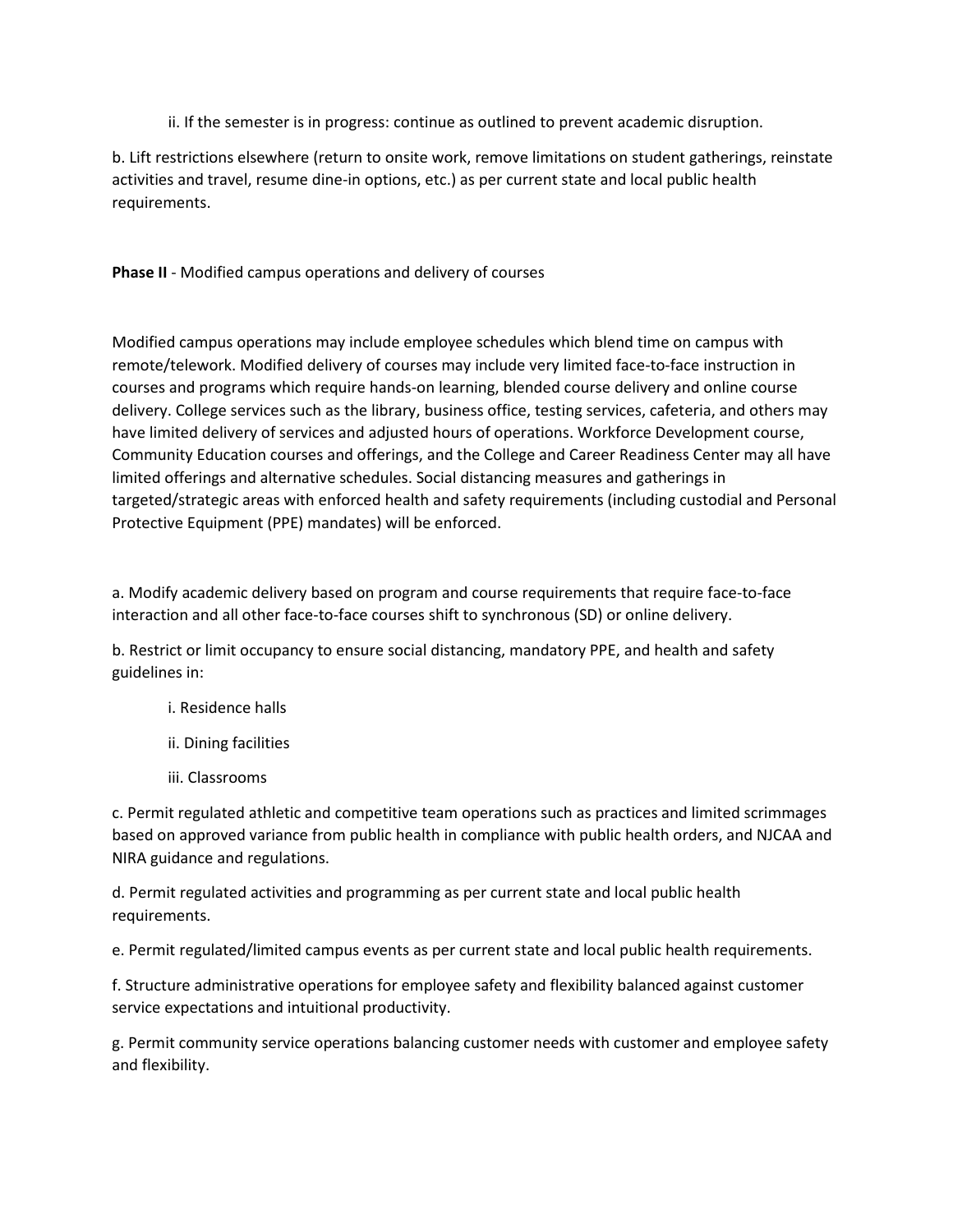**Phase III** - Dramatic restriction to operating conditions:

a. Shift all Face-to-Face (face-to-face) classes to Synchronous Distance (SD) or online delivery. This will include adult education, community education, and workforce development classes.

b. Close access to the fitness center and the library. Permit students to break on-campus residential contracts and vacate residence halls.

c. Close campus to the public. Entry into the campus will be restricted to the main entrance. All other entry points into the College will be locked. Limited access will be granted to contractors, delivery personnel, and other authorized individuals.

- d. Suspend travel.
- e. Cancel events/functions.

f. Introduce essential employee models (remote/telework employees, limited staffing, etc.).

#### **Transition Plan to Move Between Phases:**

Eastern Wyoming College will make decisions on how to move between phases based on available public health data. Decisions will be made in collaboration with state and local health authorities, College leadership, Crisis Response Team and the College's Campus Safety committee. **Conditions will be evaluated every two-three-week period and adjustments will be made as necessary**. Factors that will inform these decisions will include:

- Guidance from the Wyoming Department of Health and local public health officials
- Trajectory (upward or downward) of COVID-19 cases reported
- The state and county transmission and infection rates
- Local hospitals' capacity caseload numbers
- Testing availability
- Cases reported on the college's campuses and residence life
- Community information from local school systems
- Mandates from federal, state, and local appropriate authorities

#### **Assumptions:**

Some areas of focus have different levels of operational flexibility to respond to changing conditions during a semester. While it is easy to adjust a single office's customer service staffing pattern as weekly risk conditions dictate, operational changes to some areas cause substantial disruption, have the ability to degrade or compromise student satisfaction/retention, and are expected to increase institutional costs. These changes should be limited in adjustment, frequency and direction.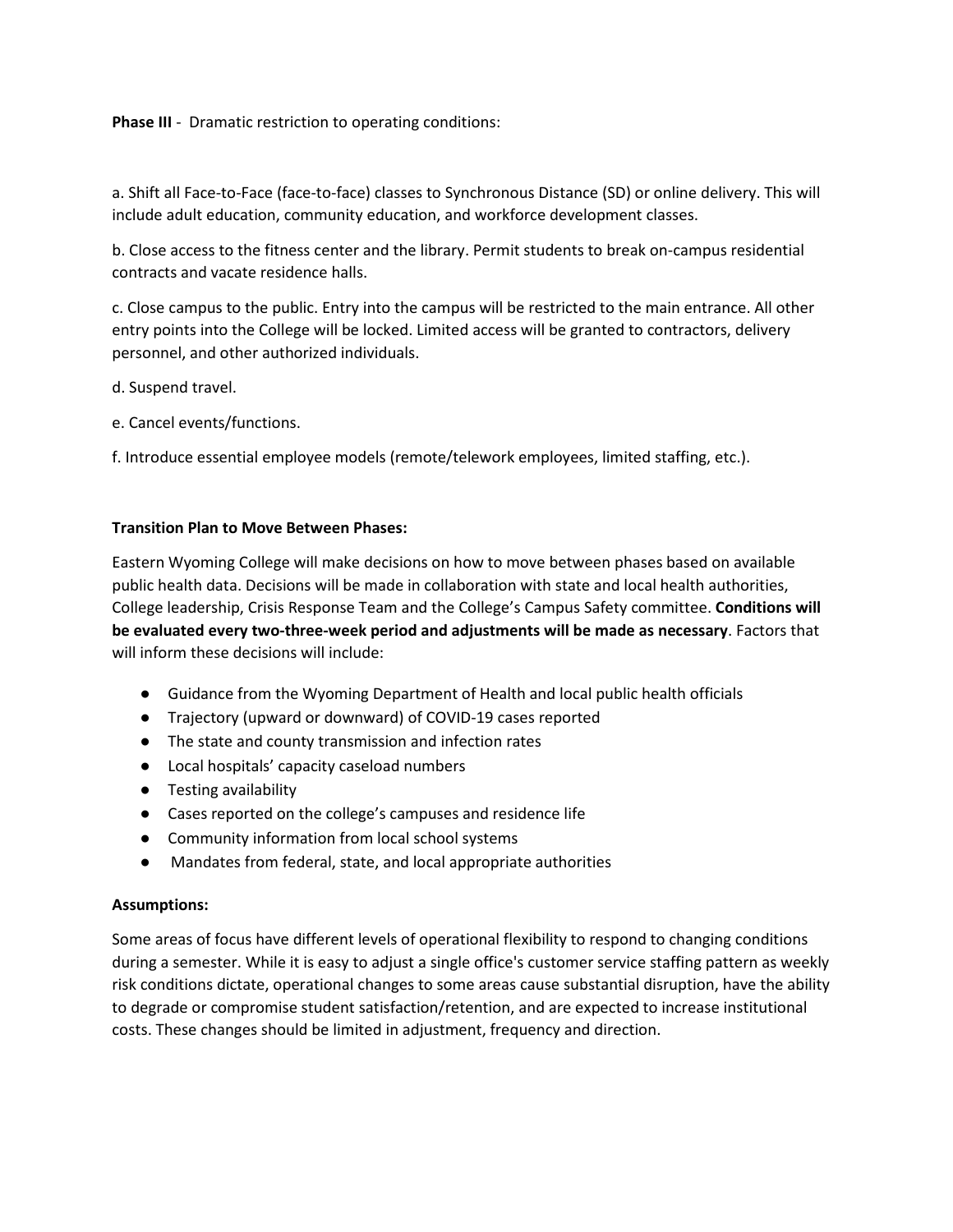**Phase I** - Normal campus operations and removal of all restrictions to fully reopen campus

#### **Academics**

- The Academic Services office, in conjunction with College administration, will integrate the most recent federal, state, and local health and safety requirements when creating the anticipated academic delivery model (Phase I, II or III).
	- In accordance with current state and local public health requirements, the College will select a delivery model that limits potential and anticipated delivery disruptions.
	- Course planning will develop simultaneous face-to-face and SD or online content. If face-to-face delivery is selected to be delivered under Phase II or III, the College will have the ability to revert to Phase II or III, other modifications as determined by regular two-three-week evaluations.
- The number of participants, including instructors, in face-to-face/SD sections determined on a case-by-case basis based on lab space and equipment availability.
- The number of participants will not exceed the determined limit in any section, and enrollment caps will be adjusted to reflect limitations.

### **Residence Life**

- The Office of Residence Life, in conjunction with College administration, will integrate the most recent federal, state, and local health and safety requirements when creating the anticipated residence hall occupancy model (Phase I, II, or III).
	- Based on community/state health and safety probability projections, the College will select an occupancy model that limits potential and/or anticipated resident disruptions.
	- If Phase III (unrestricted occupancy) is selected to be implemented, the College will have the ability to revert to restricted occupancy or other modifications as determined necessary by regular, two-three-week evaluations and may allow students to sever housing contracts (Phase II or III).
- Variance/Exception request as needed.

### **Food Services**

- The Food Services department, in conjunction with College administration and its vendors will integrate the most recent federal, state, and local health and safety requirements when creating the anticipated Food Service Phase (Phase I, II, or III).
	- Based on community/state health and safety probability projections, the College will select a phase that limits potential/anticipated food service disruptions.
	- If Phase III (unrestricted delivery) is selected to be implemented, the College will have the ability to revert to restricted operations or other modifications as determined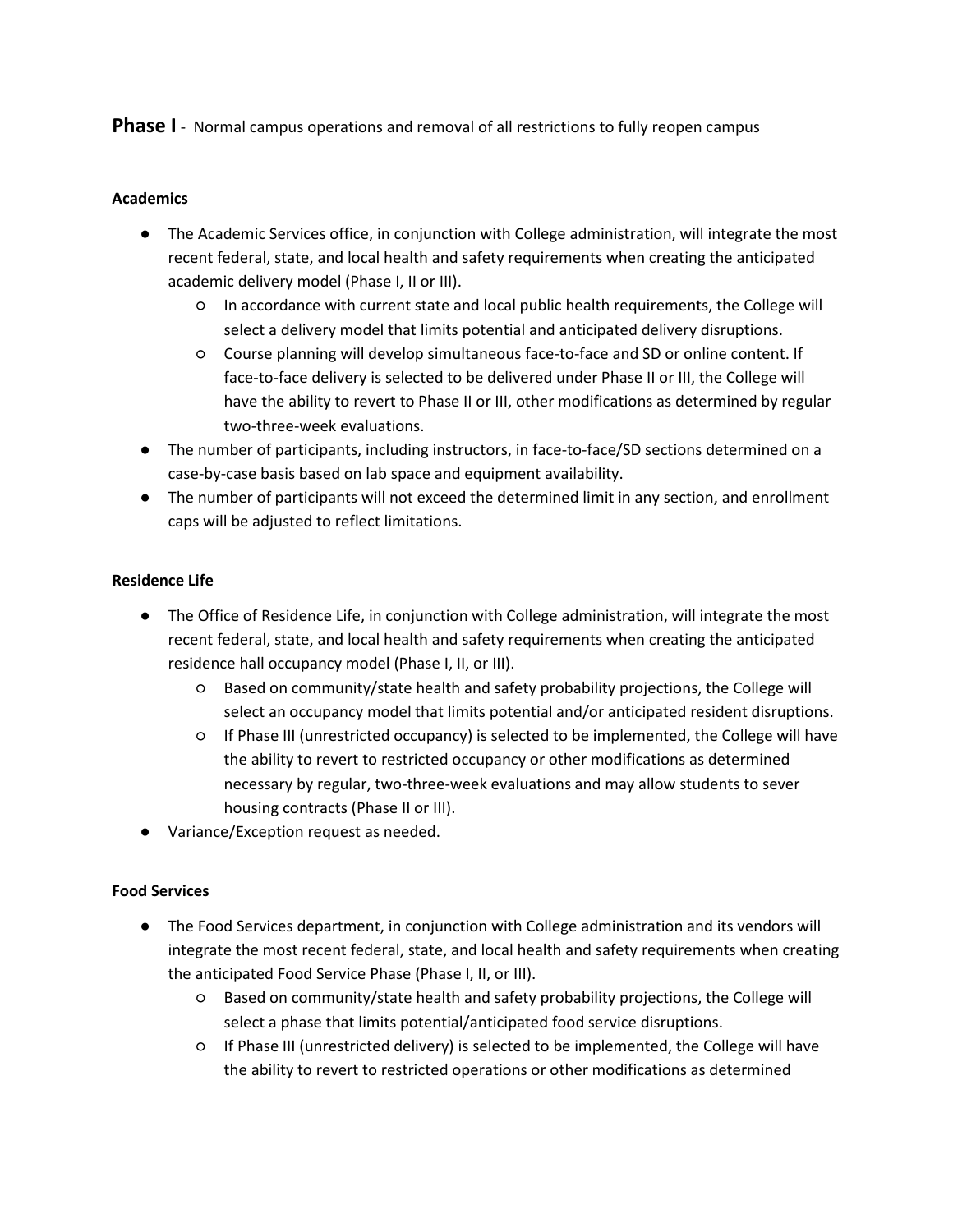necessary by regular, two-week evaluations and may provide students to-go meal options (Phase II or III).

- All food service contracts will include an addendum to reference social distancing/mandatory PPE and altered delivery schedule should it be necessary.
- Variance/Exception request as needed

# **Clubs/Activities/Programming**

- The Office of Student Services, in conjunction with residence life, and cooperation with College administration will integrate the most recent federal, state, and local health and safety requirements when creating the anticipated operational model (Operating Condition 1, 2, or 3).
	- Based on community/state health and safety probability projections, the College will select a Phase that limits potential/anticipated disruptions to extracurricular programming.
	- If Phase III (unrestricted delivery) is selected to be implemented, the College will have the ability to revert to restricted operations or other modifications as determined necessary by regular, two-three-week evaluations (Phase II or III), and all areas will enforce social distancing and mandatory PPE (including when traveling).
	- Resumption of college-scheduled extra-curricular activities will be determined on a case-by-case basis.
- Variance/Exception request as needed

# **Athletics**

- The Office of Student Services, in conjunction with athletics, residence life, and the coaches of competitive teams, and in cooperation with College administration will integrate the most recent federal, state, and local health and safety requirements when creating the anticipated Phase (Phase I, II or III).
	- Based on community/state health and safety probability projections, the College will select a phase that limits potential/anticipated disruptions to athletic programming as it adheres to NJCAA, Region IX, and NIRA requirements.
	- If Phase III (unrestricted delivery) is selected to be implemented, the College will have the ability to revert to restricted operations or other modifications as determined necessary by regular, two-week evaluations (Phase I or II), and all areas will enforce social distancing and mandatory PPE.
- Variance/Exception request as needed

# Administrative Offices/Services

● Administrative office areas will be open to students, employees, and the public with social distancing requirements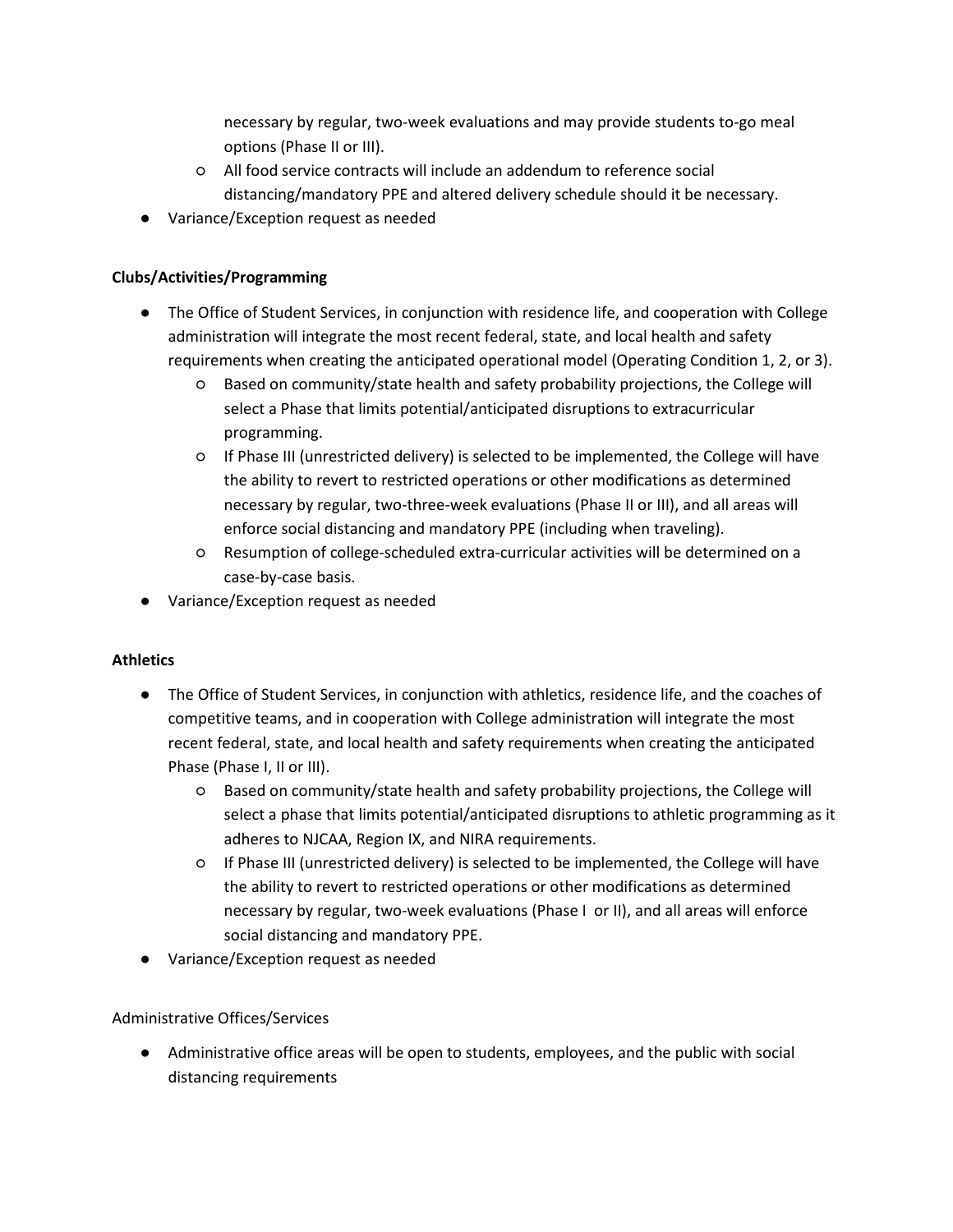- Based on community/state health and safety probability projections, the College will select an operational staffing model that permits flexibility for employees but supports customer service and efficiency strategies.
- If Phase III (unrestricted delivery) is selected to be implemented, the College will have the ability to revert to restricted operations or other modifications as determined necessary by regular, two-week evaluations (Phase I or II) and will enforce social distancing and mandatory PPE.
- Variance/Exception request as needed

# **Campus Events/Gatherings**

- The Office of Student Services, Residence Life, Administrative Services, and cooperation with the College administration will integrate the most recent federal, state, and local health and safety requirements when creating the anticipated Phase (Phase I, II or III).
	- Based on community/state health and safety probability projections, the College will select a phase that accommodates campus events to the extent practical.
	- If Phase III (unrestricted delivery) is selected to be implemented, the College will have the ability to revert to restricted operations as determined necessary by regular, twoweek evaluations (Phase II or III), and all areas will enforce social distancing and mandatory PPE where necessary.
	- Resumption of college-scheduled extra-curricular activities will be determined on a case-by-case basis.
- Variance/Exception request as needed

## **Community Services**

- Services will be open to students, employees, and the general public.
- Services must create an operational plan which will be approved by the area Vice President and College President.
- Service plans must comply with all Governor's orders unless a variance is requested and approved from Goshen/Converse County Public Health.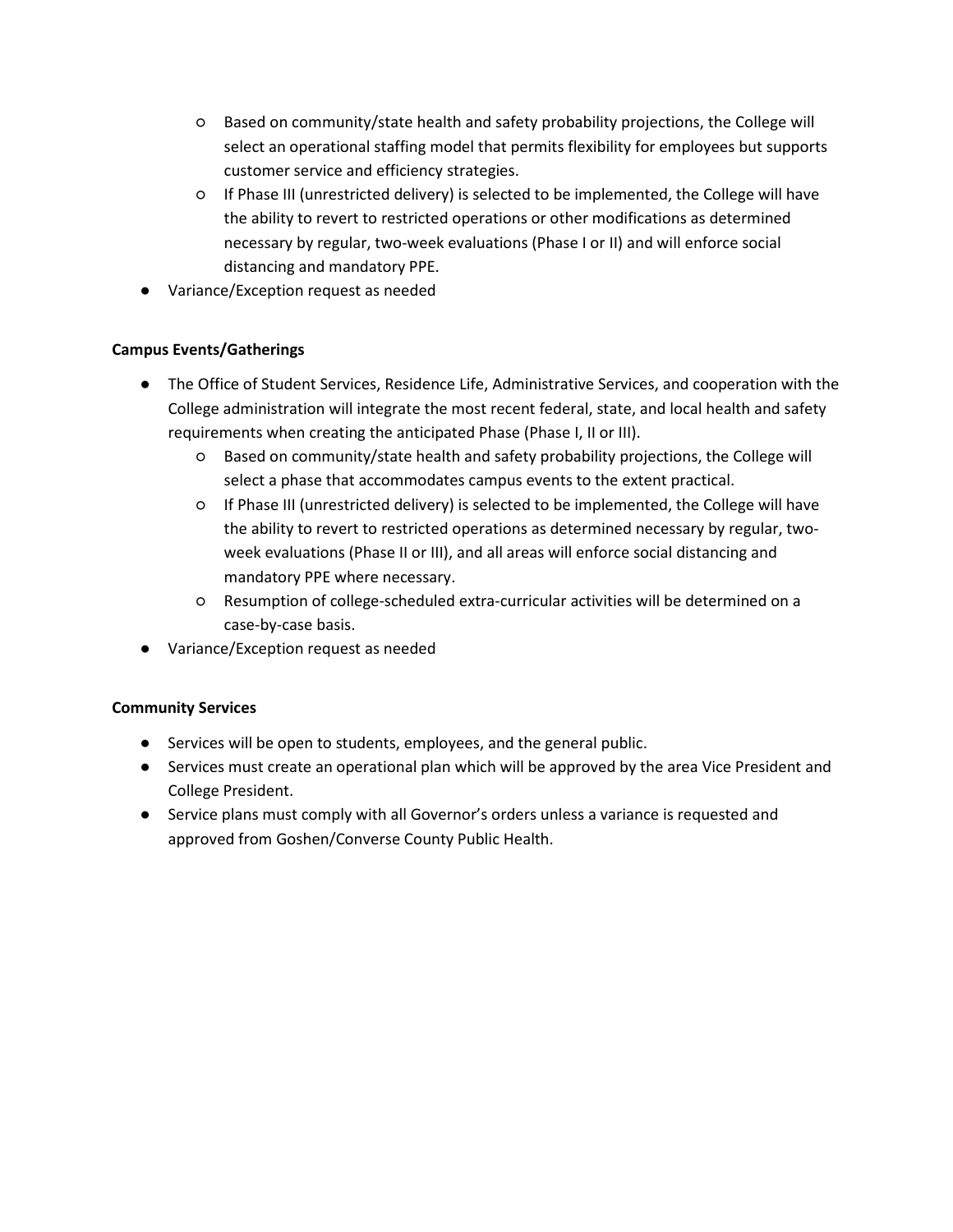# **Phase II -** Modified campus operations and delivery of courses

### **Academics**

- **Course Modifications**
	- **ALL COURSE MODIFICATIONS MUST BE APPROVED BY THE VICE PRESIDENT OF ACADEMIC SERVICES**
	- Modify academic delivery based on program and course requirements that require faceto-face delivery
	- Possible transition of synchronous (SD) course delivery to face-to-face delivery
	- Maintain instructional delivery for all online courses based on public health and campus data
	- Enact/enforce mandatory PPE/Social distancing classroom/lab requirements. The number of participants, including instructors, in face-to-face sections, determined on a case by case basis based on lab space and equipment availability. The number of participants will not exceed the limit determined by state officials or the capacity of a specific room to meet social distancing guidelines, whichever is less in any section, and enrollment caps will be adjusted to reflect limitations.
- **All other Academic-support areas (Library, Tutoring, Advising, etc.)**
	- Enact/enforce mandatory PPE/Social distancing requirements. The number of participants, including staff, shall be determined on a case by case basis, based on space and equipment availability. The number of participants will not exceed the limit determined by state officials or the capacity of a specific room to meet social distancing guidelines, whichever is less.
- Variance/Exception request as needed**.**

## **Residence Life**

- As a result of increasing the number of face-to-face courses, the College will be required to expand residence hall assignment options.
- **Limit occupancy:**
	- Student athletes will be organized by clusters and assigned two-person occupancy.
	- Possible expansion of assignments in Eastern Hall to accommodate two-person occupancy based on public health and campus data. Initial housing accommodations will attempt to limit one-person per room initially.
	- Prioritize students requiring face-to-face instruction per program requirement and graduation status.
	- Monitor off campus travel by students.
	- Five rooms will be maintained for quarantine and/or isolation.
	- Enforce best practices for restrooms and student spacing.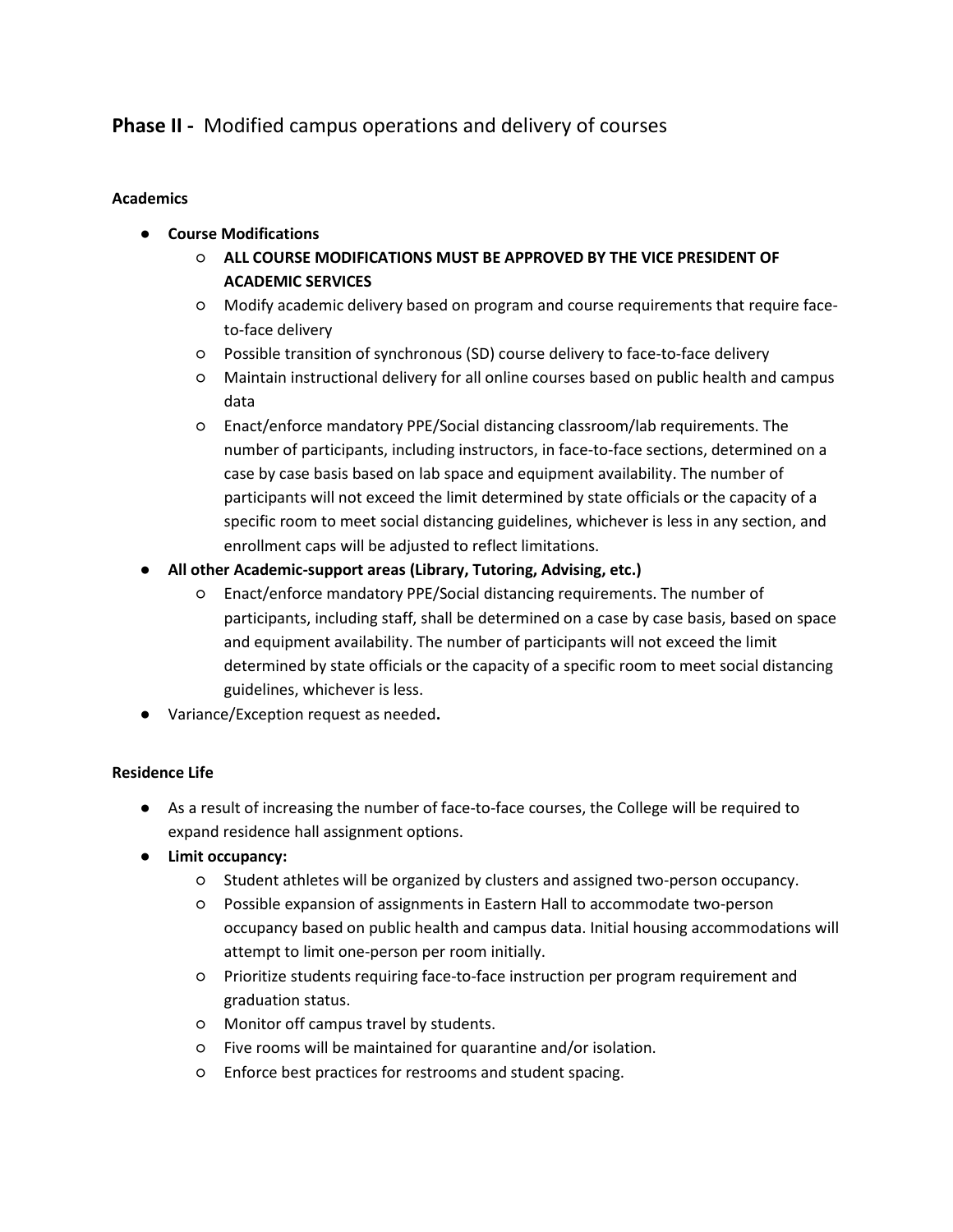- Modify rules for common areas to maintain distancing (required facemasks, no communal dining, etc.)
- Variance/Exception request as needed**.**

## **Food Services**

- Adopt best practices for food serving models in all dining locations.
- Provide areas to wash/sanitize hands before entering dining locations.
- Set dining facility occupancy capacity.
	- Modify seating options and create individual table seating zones to maintain social distancing.
- Adopt food service best practices for wash/sanitize seating/tables between customers.
- **Student Center** Modify seating options, social distancing for ordering, best practice for health/safety.
- Variance/Exception request as needed**.**

## **Athletics/Clubs/Activities/Programming**

- Athletics
	- Operations in Athletics will be determined by NJCAA, NIRA and Region IX requirements and guidance.
	- Variance/Exception request as needed.
- Clubs and Activities Programming
	- All scheduled activities and events are subject to current state and local public health requirements
	- Variance/Exception request as needed.
- Residence Life Programming
	- Permitted to operate face-to-face but require enforced social distancing and mandatory PPE as required to meet state and local public health requirements.
- Student programming and student activities will be assessed on a case-by-case basis to determine the purpose of the event and the ability to maintain distancing and safety for participants. If social distancing measures cannot be implemented, programming or activity will be delivered through alternative formats (i.e. online).
- Variance/Exception request as needed.

## **Administrative Offices/Services**

- Administrative office areas will be open to students, employees, and the public with social distancing requirements.
- Employees will be required to continue to work based on an agreed upon schedule approved by the employee's direct supervisor.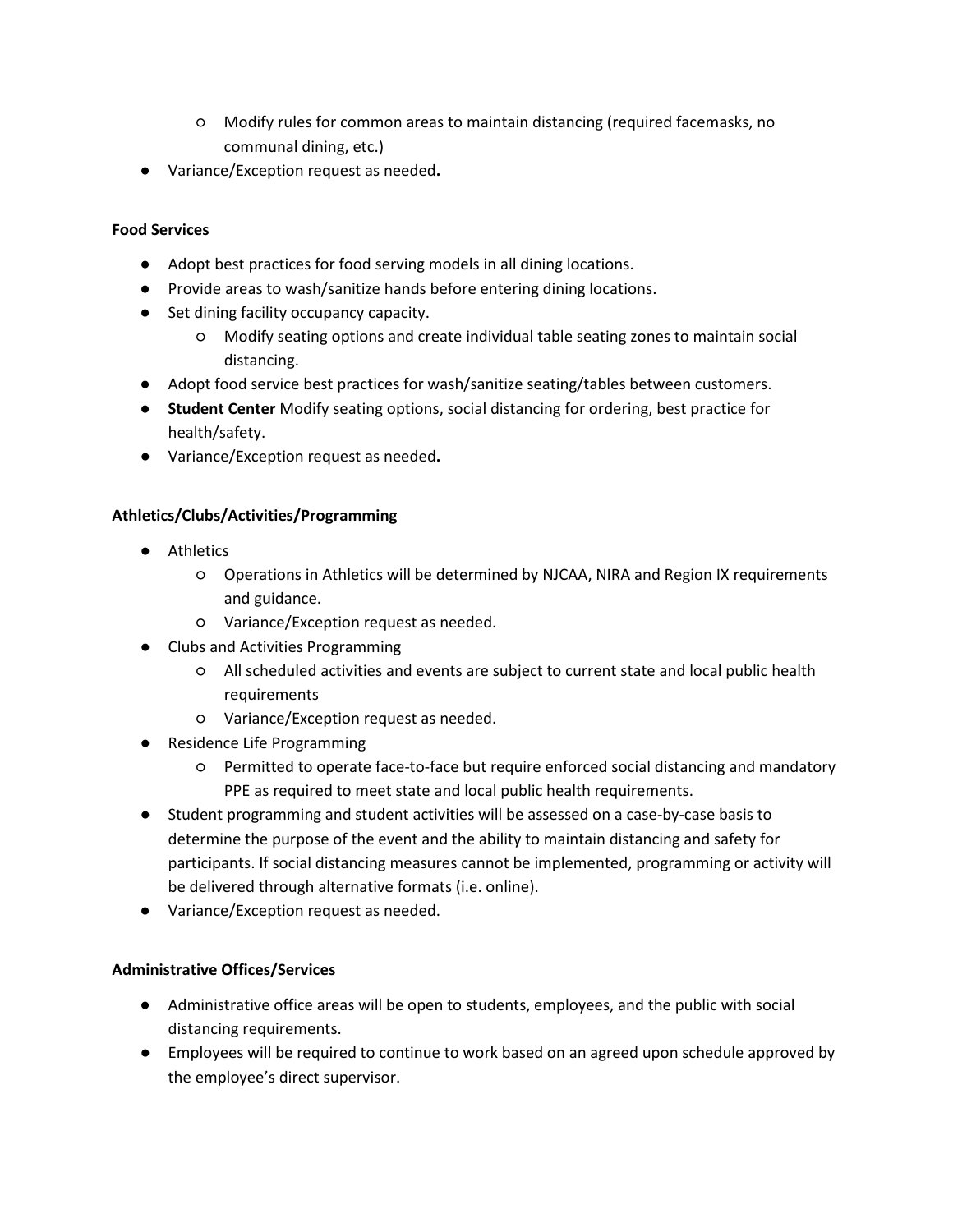- Staffing patterns will be designed based on building density, social distancing, and custodial support availability. Staffing patterns will be approved by each area Vice President or the College President, where appropriate.
- Staffing patterns will be designed to provide critical services while maintaining contingency plans for illness.
- Face masks will continue to be required even when 6 feet of social distancing can be maintained.
- Consider the opportunity for a paradigm shift to recognize financial efficiencies, office space utilization, recruitment/employment satisfaction, customer service needs.
- Variance/Exception request as needed.

## **Campus Events/Gatherings**

- Assess events on a case-by-case basis to determine impact/difficulty to maintain social distancing and safety measures in accordance with current state and local public health requirements.
- Variance/Exception request as needed**.**

### **Community Services**

- Services will be open to students, employees, and the general public in accordance with current state and local public health requirements.
- Services must create an operational plan which will be approved by the area Vice President and College President.
- Service plans must comply with all Governor's orders unless a variance is requested and approved from Goshen/Converse County Public Health Departments.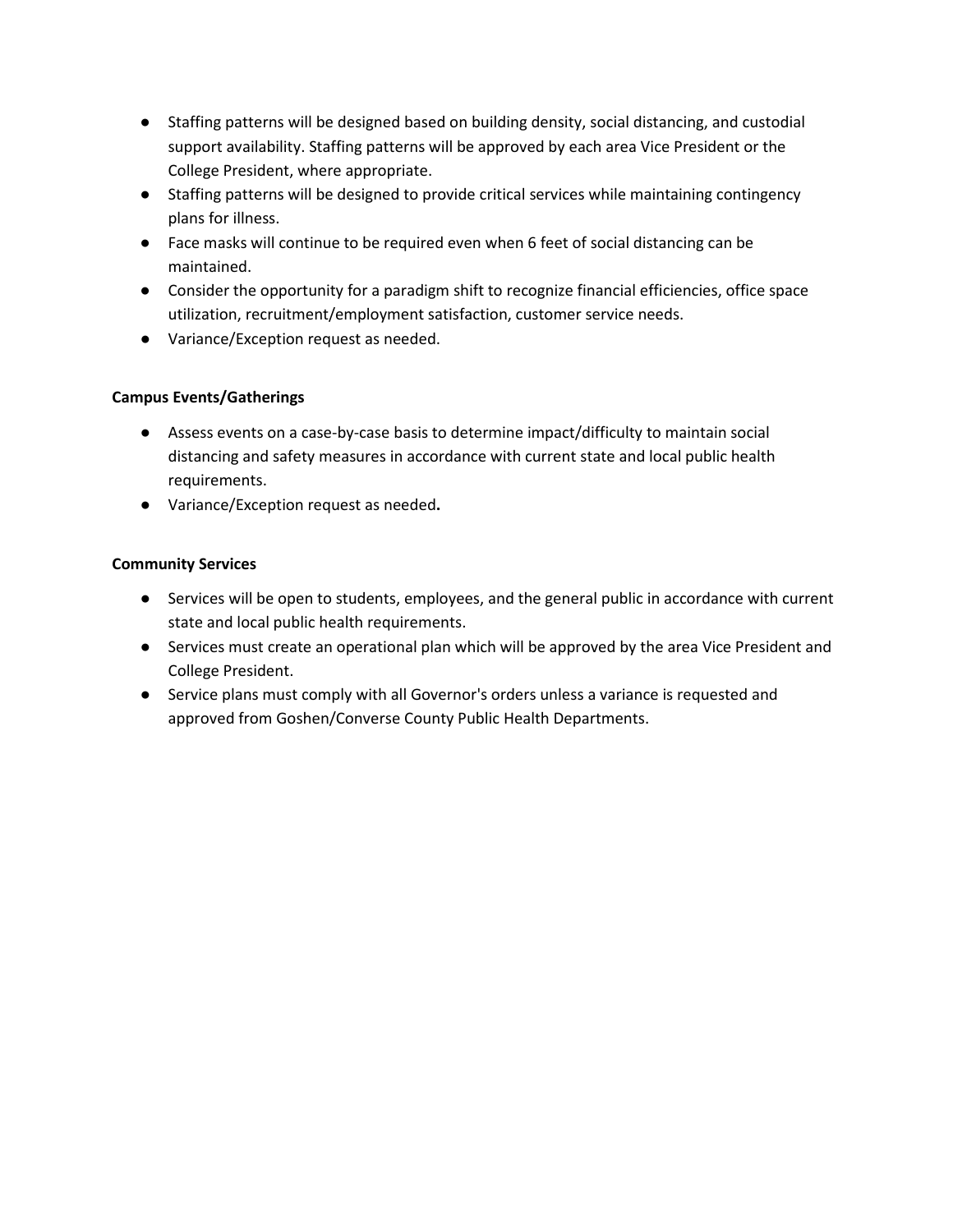# **Phase III** - Dramatic restriction to operating conditions

### **Academics**

- Modify academic delivery of courses based on program and course requirements that require face-to-face interaction and all other face-to-face courses shift to synchronous (SD) or online delivery
- Enact/enforce mandatory PPE/Social distancing classroom/lab requirements. The number of participants, including instructors, in face-to-face sections, determined on a case-by-case basis based on lab space and equipment availability. The number of participants will not exceed the limit determined by state officials or the capacity of a specific room to meet social distancing guidelines, whichever is less in any section, and enrollment caps will be adjusted to reflect limitations.
- Variance/Exception request as needed.

### **Residence Life**

- Room assignments prioritization will be given to students enrolled in programs/courses requiring face-to-face interaction in an attempt to assign one student per room.
- Student athletes will be organized by clusters and assigned two-person occupancy.
- Five rooms will be maintained for quarantine and/or isolation
- Residence hall students will be required to complete health questionnaire prior to occupancy
- Alternative residential options may need to be investigated to accommodate students should the need arise.
- Variance may be required to meet state and local public health requirements.

### **Food Services**

- Students will be pre-assigned a timeframe for meals to accommodate schedules
- Social distancing and hand sanitizing requirements will be adhered to.
- No self-service. Contactless transactions will be encouraged.
- Food Service options may change as conditions evolve.
- Variance may be required to meet state and local public health requirements.

## **Athletics/Clubs/Activities/Programming**

- Athletics
	- Operations in Athletics will be determined by NJCAA, NIRA and Region IX requirements and guidance.
	- Variance/exception request as needed.
- Clubs/Activities/Programming: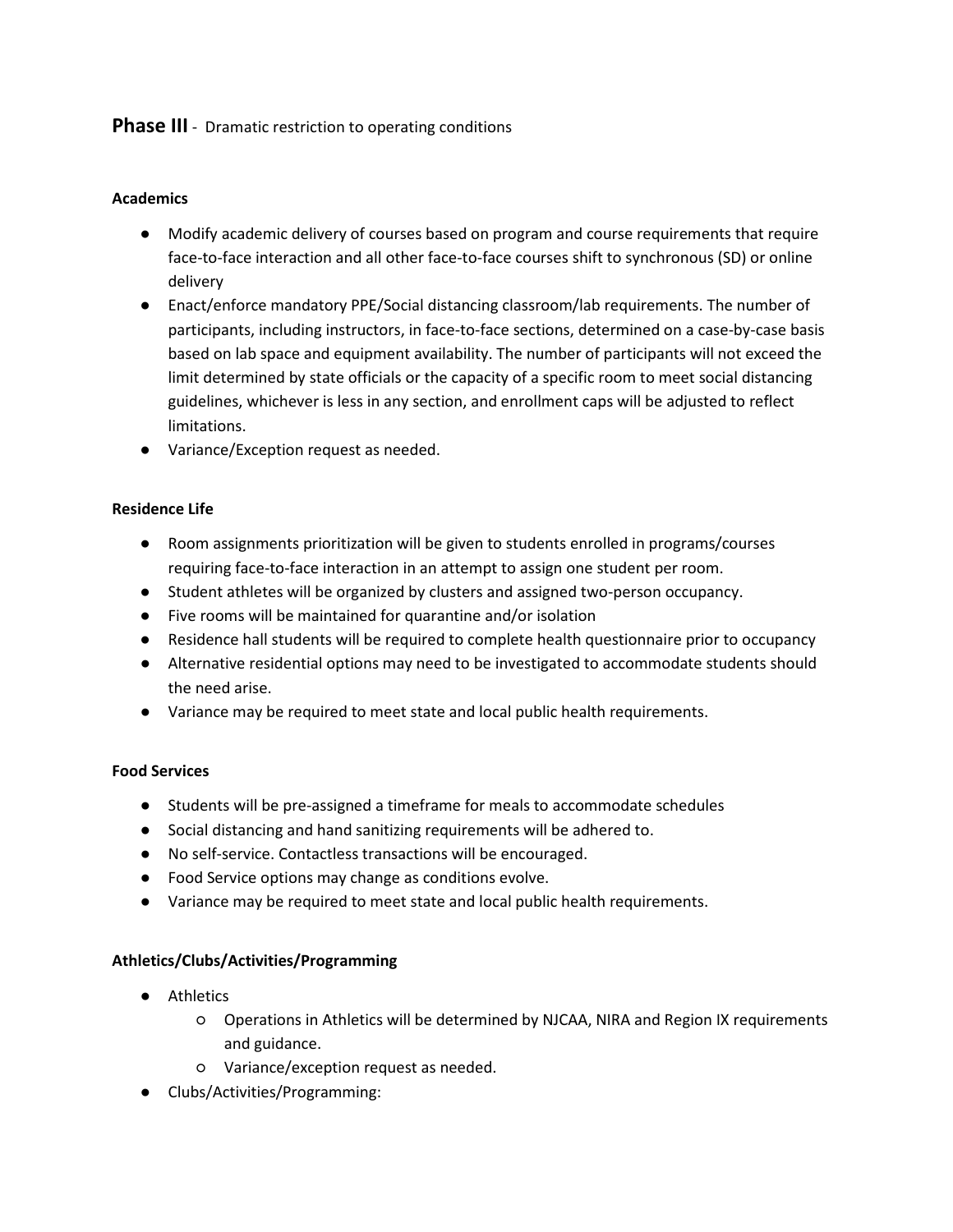○ Variance/exception request as needed.

### **Administrative Offices/Student Services**

- Movement through campus will be limited as per current state and local public health requirements.
- Large gatherings will be limited as per current state and local public health requirements.
- PPE will be provided and utilized.
- Variance/Exception request as needed.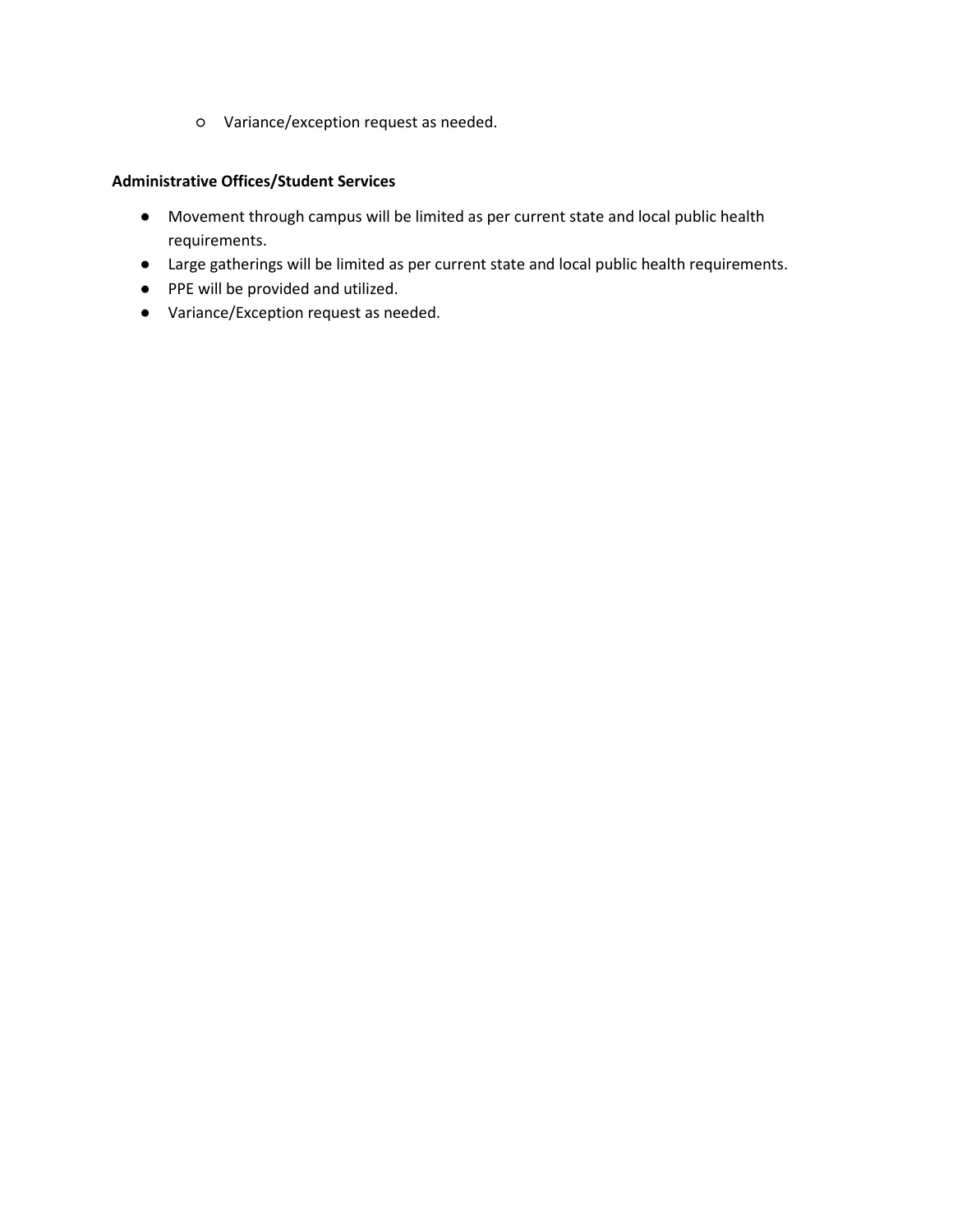**COVID Data Matrix for Determining Phases of Campus Operation**

**Campus:**

**Date of Review:**

**Campus Operational Phase:**

| COVID number of cases reported as<br>reported by Goshen County Public<br><b>Health and Converse county Public</b><br>Health (three week average) | Decrease of 10%<br>or more reported<br>cases - Phase I | <b>Increase of less</b><br>than 10% or<br>maintain previous<br>average - Phase II | Increase of 10%<br>or more<br>reported cases -<br><b>Phase III</b> |
|--------------------------------------------------------------------------------------------------------------------------------------------------|--------------------------------------------------------|-----------------------------------------------------------------------------------|--------------------------------------------------------------------|
| Open                                                                                                                                             |                                                        |                                                                                   |                                                                    |
| <b>Restricted or Gradual</b>                                                                                                                     |                                                        |                                                                                   |                                                                    |
| Closed                                                                                                                                           |                                                        |                                                                                   |                                                                    |
|                                                                                                                                                  |                                                        |                                                                                   |                                                                    |
| Statewide case data as reported by the<br><b>Wyoming Department of Health (three</b><br>week average)                                            | 14% or lower<br>state infection<br>rate - Phase I      | 15% to 24% state<br>infection rate $-$<br><b>Phase II</b>                         | 25% or higher<br>state infection<br>rate - Phase III               |
| Open                                                                                                                                             |                                                        |                                                                                   |                                                                    |
| <b>Restricted or Gradual</b>                                                                                                                     |                                                        |                                                                                   |                                                                    |
| Closed                                                                                                                                           |                                                        |                                                                                   |                                                                    |
|                                                                                                                                                  |                                                        |                                                                                   |                                                                    |
| <b>Campus-Wide Infection Rate (three</b><br>week average) (students + employees<br>aggregate)                                                    | 10% or higher<br>campus infection<br>rate - Phase I    | 5% to 9% campus<br>infection rate $-$<br><b>Phase II</b>                          | 4% or lower<br>campus infection<br>rate - Phase III                |
| Open                                                                                                                                             |                                                        |                                                                                   |                                                                    |
| <b>Restricted or Gradual</b>                                                                                                                     |                                                        |                                                                                   |                                                                    |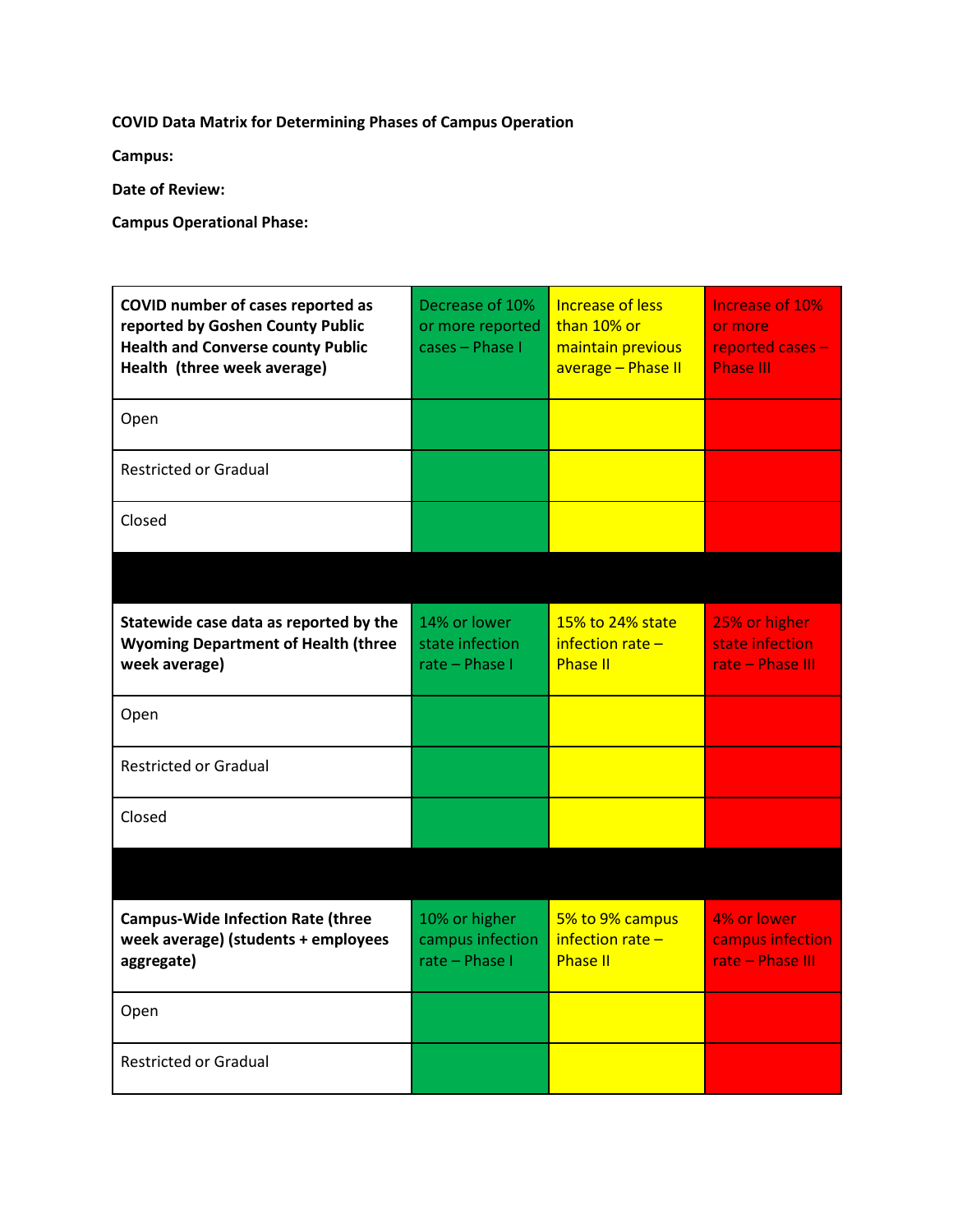| Closed                                                       |                                                       |                                                             |                                                       |
|--------------------------------------------------------------|-------------------------------------------------------|-------------------------------------------------------------|-------------------------------------------------------|
|                                                              |                                                       |                                                             |                                                       |
| <b>Residence Life Infection Rate (three</b><br>week average) | 15% or higher<br>Res Life infection<br>rate - Phase I | 10% to 14% Res Life<br>$interior rate -$<br><b>Phase II</b> | 9% or lower Res<br>Life infection<br>rate - Phase III |
| Open                                                         |                                                       |                                                             |                                                       |
| <b>Restricted or Gradual</b>                                 |                                                       |                                                             |                                                       |
| Closed                                                       |                                                       |                                                             |                                                       |
|                                                              |                                                       |                                                             |                                                       |
| <b>Other Considerations:</b>                                 |                                                       |                                                             |                                                       |
| State/                                                       |                                                       |                                                             |                                                       |
| <b>County Restrictions/</b>                                  |                                                       |                                                             |                                                       |
| <b>Mandates</b>                                              |                                                       |                                                             |                                                       |
|                                                              |                                                       |                                                             |                                                       |

Each campus would be required to provide evidence to the Crisis Team to determine what phase of operation the campus would have.

A suggested majority of the criteria would be used to determine what phase is instituted.

EWC Campus - 5 data sources - 66% or 3/5

Douglas - 4 data sources 75% or 3/4

*As emphasized throughout this Operational Plan, conditions will be evaluated every two-three weeks by the EWC Crisis team with adjustments and modifications made as determined necessary to comply with the health and safety of EWC students, employees and visitors and to comply with current state and local health requirements.*